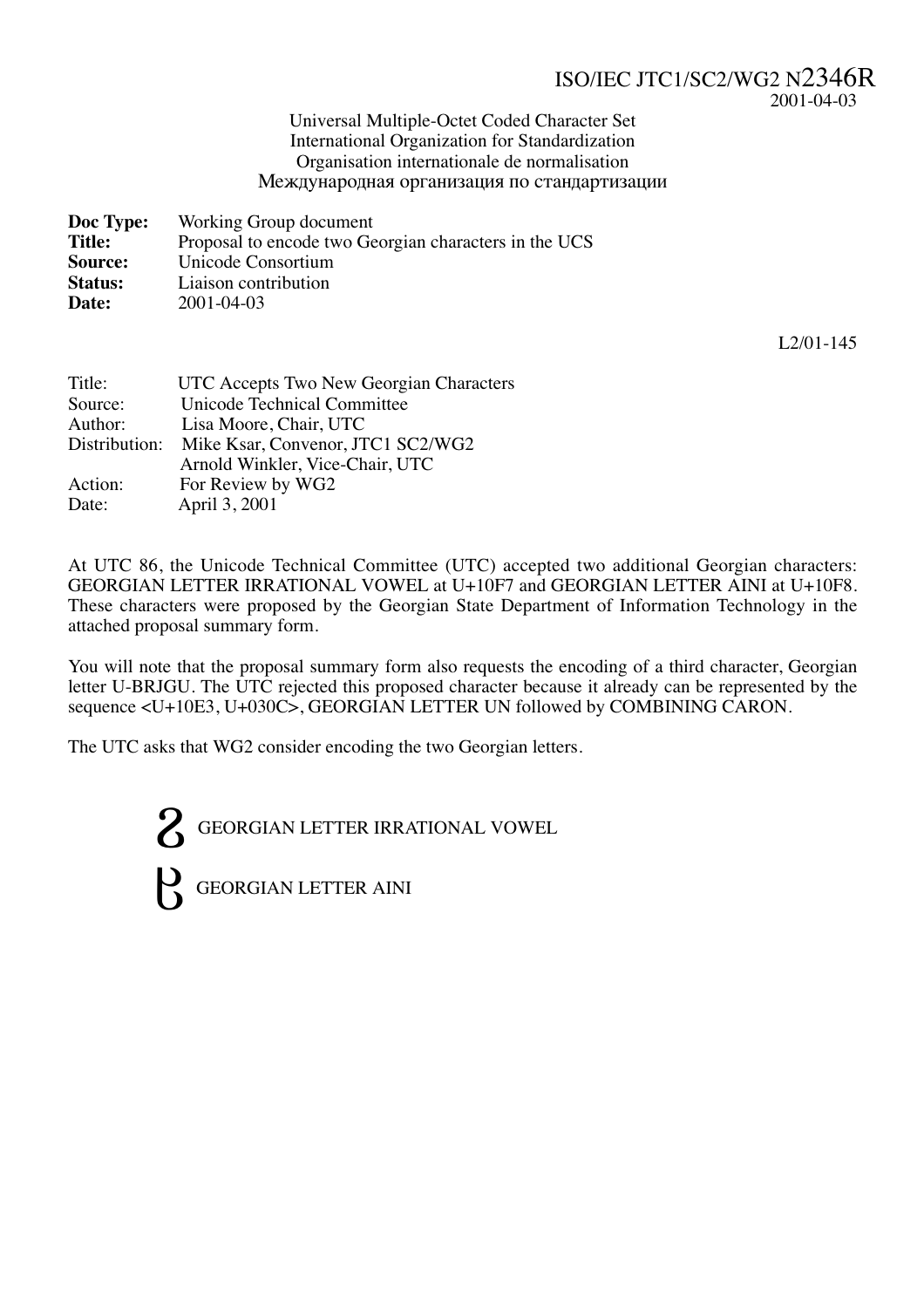# L2/01-048

# **ISO/IEC JTC 1/SC 2/WG 2 PROPOSAL SUMMARY FORM TO ACCOMPANY SUBMISSIONS FOR ADDITIONS TO THE REPERTOIRE OF ISO/IEC 10646**

**Please fill Sections A, B and C below. Section D will be filled by SC 2/WG 2.**

**For instructions and guidance for filling in the form please see the document " Principles and Procedures for Allocation of New Characters and Scripts" (http://www.dkuug.dk/JTC1/SC2/WG2/prot)**

### **A. Administrative**

1. Title: The extention of the characters in the Unicode standard ISO 10646.

2. Requester's name:

The Georgian State Department of Information Technology

3. Requester type (Member body/Liaison/Individual contribution):

Individual contribution

4. Submission date:

22.01.2001

5. R equester's reference (if applicable):

6. (Choose one of the following:) This is a complete proposal: ; or, More information will be provided later:

Complete proposal

### **B. Technical - General**

1. (Choose one of the following:)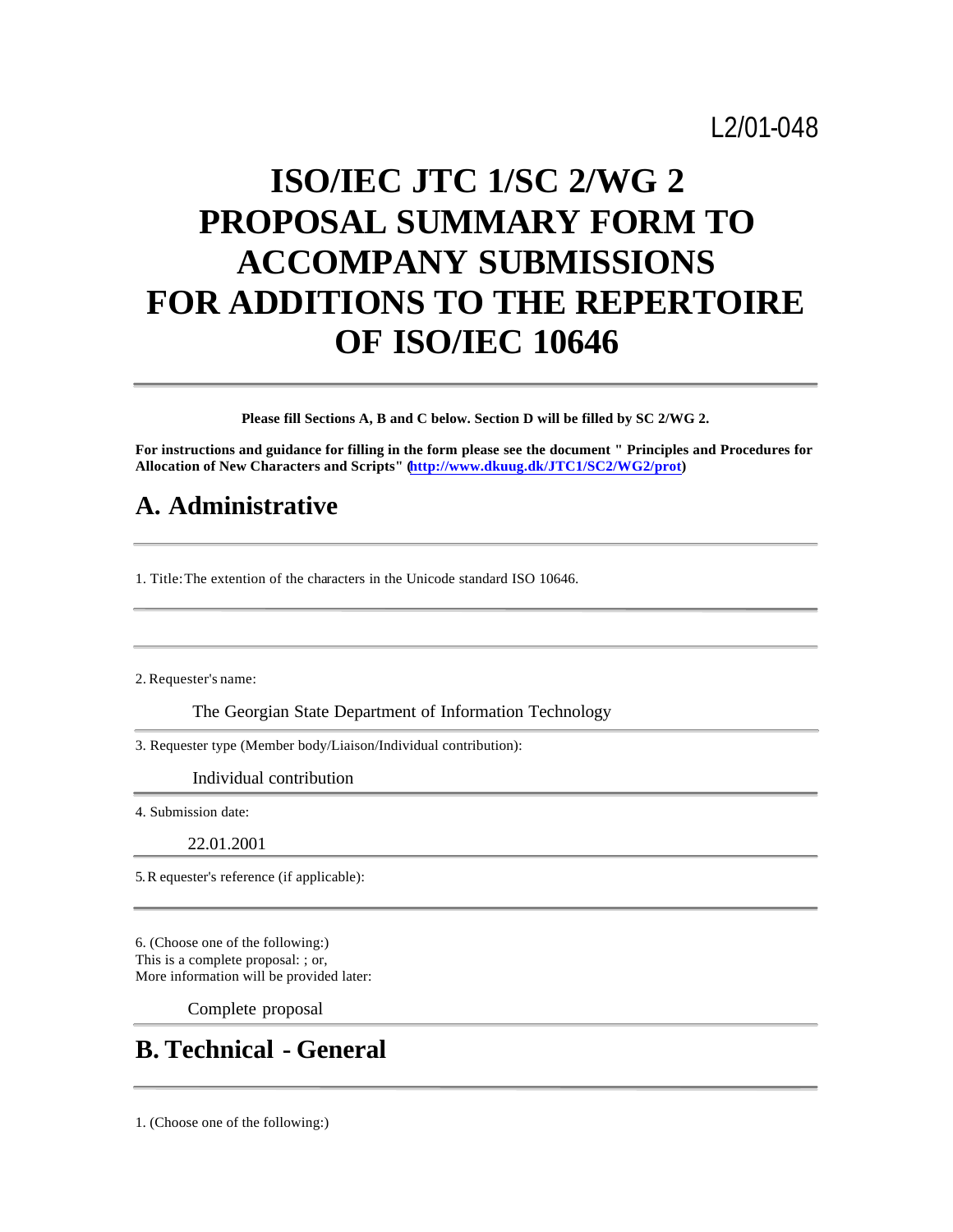a. This proposal is for a new script (set of characters): Proposed name of script:

b. The proposal is for addition of character(s) to an existing block: Name of the existing block:

#### Georgian Mkhedruli

2. Number of characters in proposal:

#### Three

3. Proposed category (see section II, Character Categories):

4. Proposed Level of Implementation (see clause 15, ISO/IEC 10646-1):

Is a rationale provided for the choice?

If Yes, reference:

5. Is a repertoire including character names provided?:

a. If YES, are the names in accordance with the 'character naming guidelines' in Annex K of ISO/IEC 10646-1? b. Are the character shapes attached in a reviewable form?

Yes, repertoire 10646, names of characters: U-BRJGU, AINI, IRRATIONAL VOWEL.

6. Who will provide the appropriate computerized font (ordered preference: True Type, PostScript or 96x96 bit mapped format) for publishing the standard?

 The Georgian State Department of Information Technology If available now, identify source(s) for the font (include address, e-mail, ftp-site, etc.) and indicate the tools used:

#### Kartveli.ttf, used tool: Fontographer 3.5

7. References:

a. Are references (to other character sets, dictionaries, descriptive texts etc.) provided?

b. Are published examples (such as samples from newspapers, magazines, or other sources) of use of proposed characters attached?

Yes, in the file Example.doc

8. Special encoding issues:

Does the proposal address other aspects of character data processing (if applicable) such as input, presentation, sorting, searching, indexing, transliteration etc. (if yes please enclose information):

No

### **C. Technical - Justification**

1. Has this proposal for addition of character(s) been submitted before?

If YES explain

No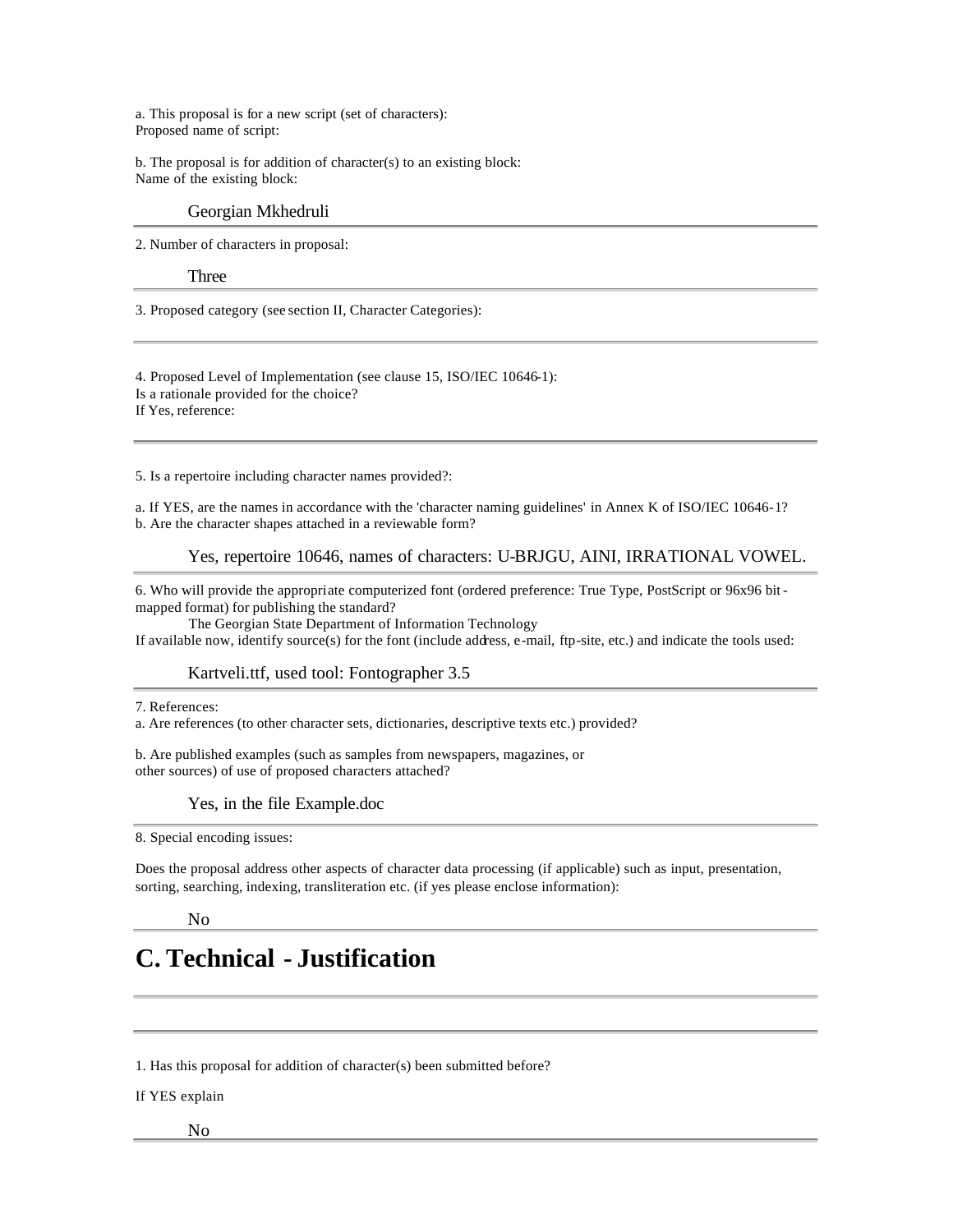2. Has contact been made to members of the user community (for example: National Body, user groups of the script or characters, other experts, etc.)?

If YES, with whom? If YES, available relevant documents?

Yes, with experts-kartvelologists. See letter 08-1/8, 22.01.2001.

3. Information on the user community for the proposed characters (for example: size, demographics, information technology use, or publishing use) is included? Reference:

The demographic data of usage of these characters is given in the letter 08-1/8, 22.01.2001.

4. The context of use for the proposed characters (type of use; common or rare) Reference:

The context of usage is common and is described in the letter 08-1/8, 22.01.2001.

5. Are the proposed characters in current use by the user community? If YES, where? Reference:

Yes, thay are used in publishing in Georgian of the literature in Kartvelian languages, see letter 08-1/8, 22.01.2001.

6. After giving due considerations to the principles in N 1352 must the proposed characters be entirely in the BMP? If YES, is a rationale provided? If YES, reference:

No, use of BMP is not necessary.

7. Should the proposed characters be kept together in a contiguous range (rather than being scattered)?

Yes, within the range: 10F7,10F8,10F9.

8. Can any o f the proposed characters be considered a presentation form of an existing character or character sequence? If YES, is a rationale for its inclusion provided? If YES, reference:

No, see letter 08-1/8, 22.01.2001.

9. Can any of the proposed character(s) be considered to be similar (in appearance or function) to an existing character?

If YES, is a rationale for its inclusion provided? If YES, reference:

No, see letter 08-1/8, 22.01.2001.

10. Does the proposal include use of combining characters and/or use of composite sequences (see clause 4.11 and 4.13 in ISO/IEC 10646-1)? If YES, is a rationale for such use provided? If YES, reference:

Is a list of composite sequences and their corresponding glyph images (graphic symbols) provided? If YES, reference:

No, these characters can not be considered as a sequence of already existing characters.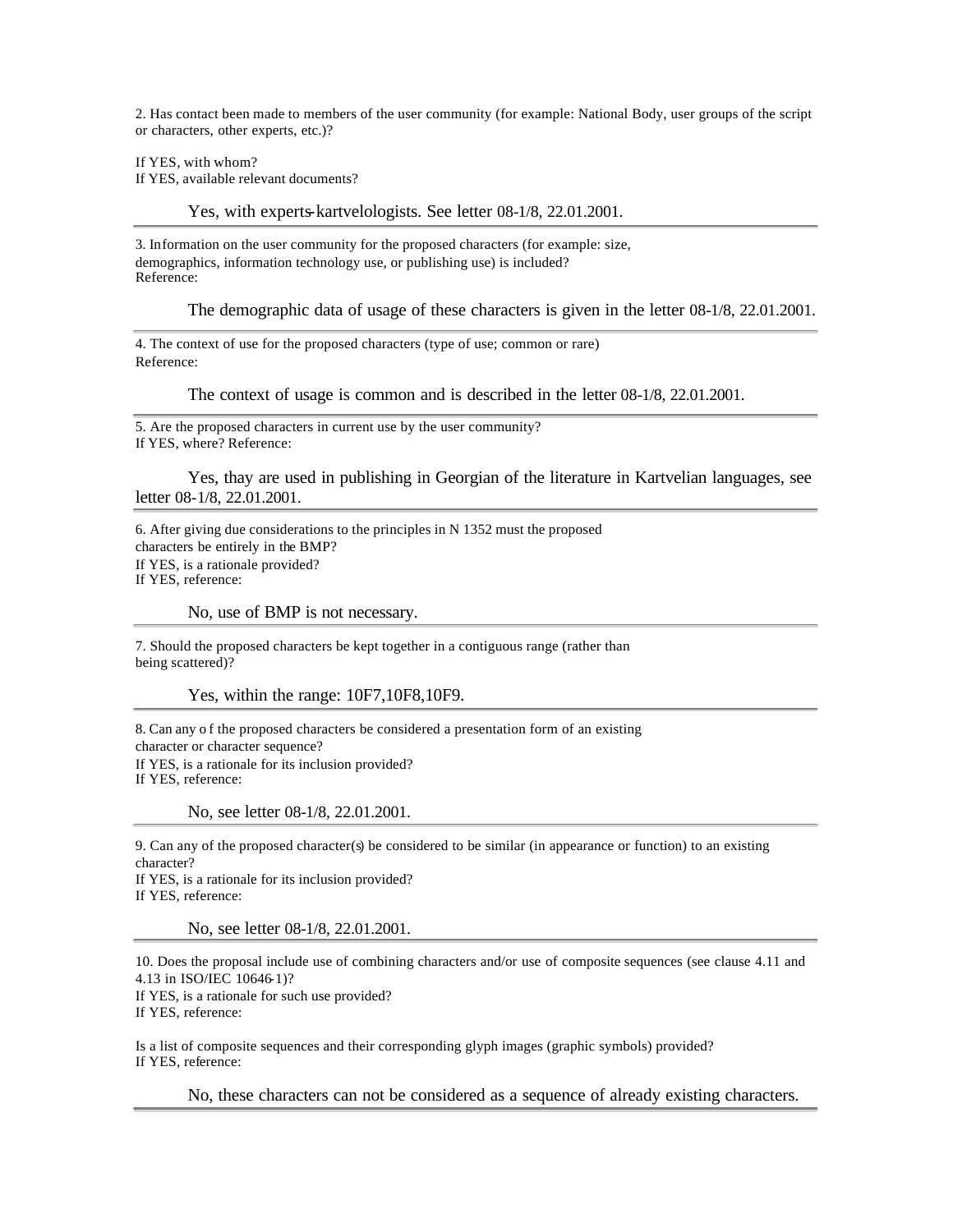11. Does the proposal contain characters with any special properties such as control function or similar semantics? If YES, describe in detail (include at tachment if necessary)

No, the proposed characters do not have any special property of type of control function or a special semantic.

## **D. SC 2/WG 2 Administrative (To be completed by SC 2/WG 2)**

1. Relevant SC 2/WG 2 document numbers:

2. Status (list of meeting number and corresponding action or disposition):

3. Additional contact to user communities, liaison organizations etc:

4. Assigned category and assigned priority/time frame: